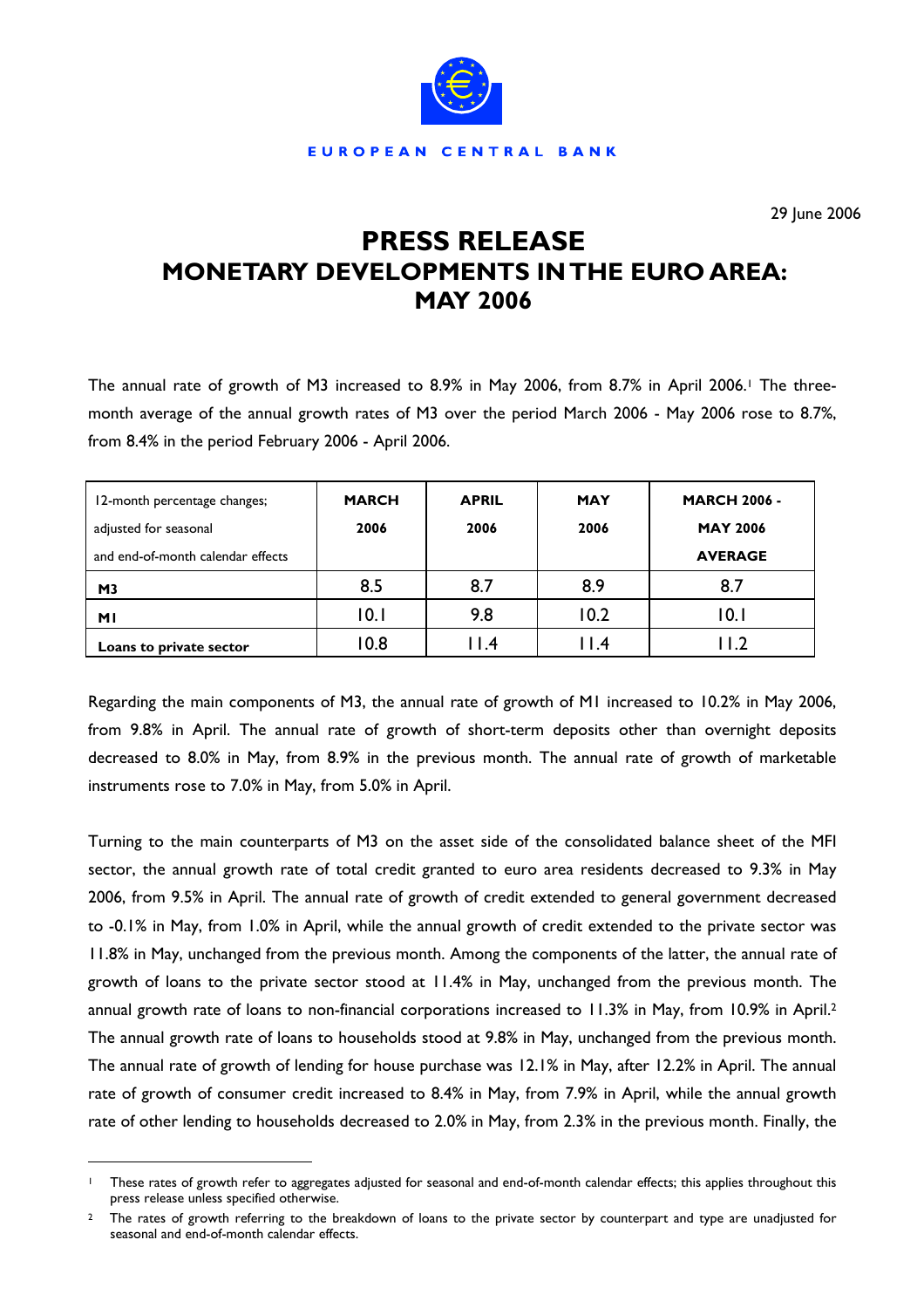annual rate of growth of loans to non-monetary financial intermediaries (except insurance corporations and pension funds) decreased to 19.4% in May, from 20.7% in the previous month.

Over the 12 months up to May 2006, the net external asset position of the euro area MFI sector rose by EUR 66 billion, compared with a rise of EUR 15 billion over the 12 months up to April. The annual rate of growth of longer-term financial liabilities of the MFI sector stood at 8.8% in May, unchanged from the previous month.

### *Notes*

- *In addition to the monthly monetary developments for the reference month, this press release incorporates minor revisions to the data for previous months.*
- *The publication of the statistics on monetary developments in June, July, August and September 2006 is scheduled to take place at 10 am on 28 July, 28 August, 27 September and 27 October 2006 respectively*.
- *The latest monetary data as contained in Tables 2.1 to 2.8 of the ECB's Monthly Bulletin can be found on the ECB's website (*http://www.ecb.int/*) in the "Statistics" section under "Data services" and then "Latest monetary, financial markets and balance of payments statistics". In addition, data on a number of breakdowns of deposits, loans and holdings of securities, together with longer time series for principal monetary aggregates (start date: January 1970) and methodological notes on the monetary statistics concepts and seasonal adjustment procedures can be found in the same section under "Money, banking and financial markets" and then "Monetary statistics".*

#### **European Central Bank**

Press and Information Division

Kaiserstrasse 29, D-60311 Frankfurt am Main

Tel.: +49 69 1344 7455, Fax: +49 69 1344 7404

Internet: http://www.ecb.int

**Reproduction is permitted provided that the source is acknowledged.**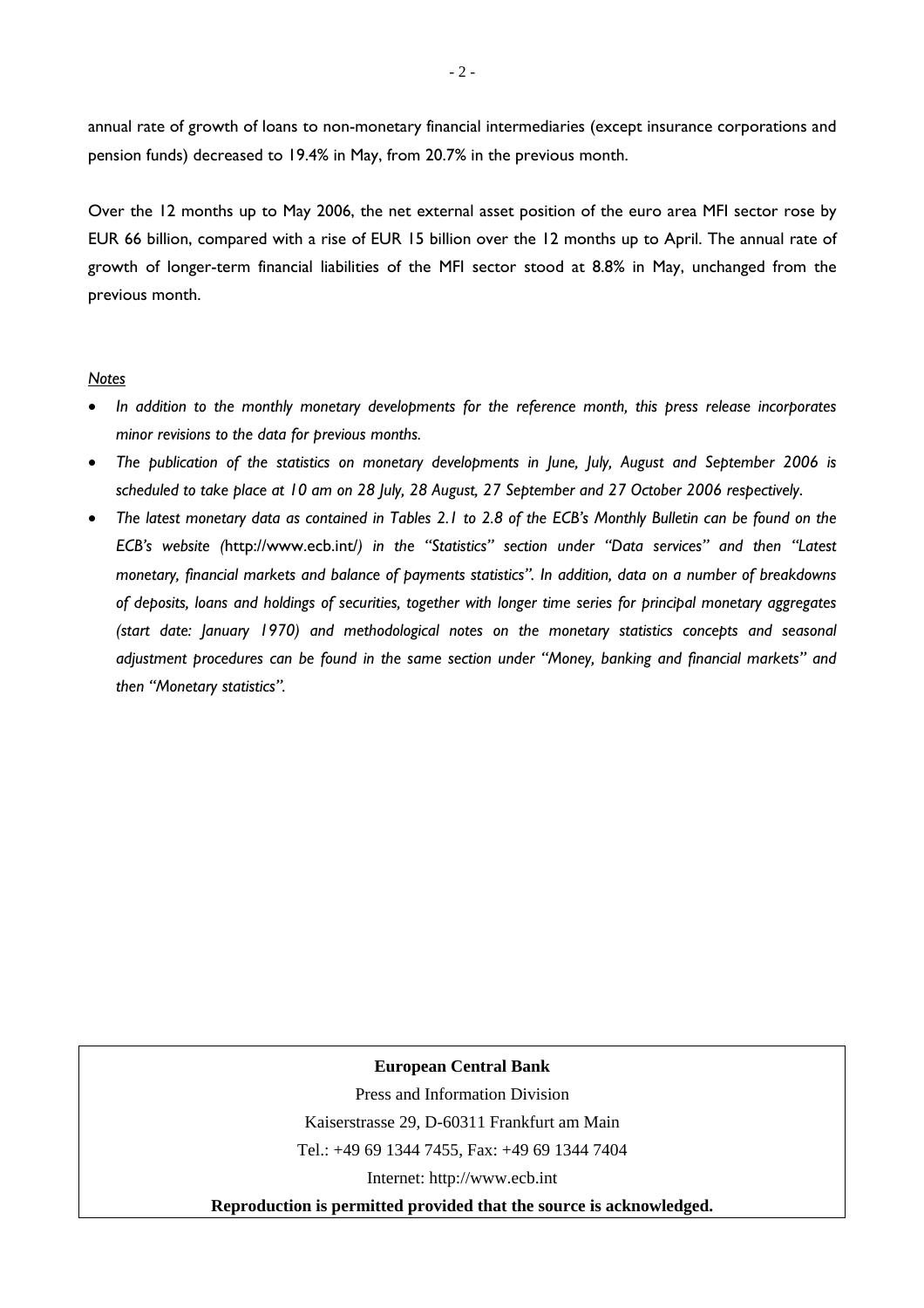#### **MONETARY DEVELOPMENTS IN THE EURO AREA: MAY 2006**

#### DATA ADJUSTED FOR SEASONAL EFFECTS

(EUR billions and annual percentage changes a) )

|                           |                                                                           | <b>APRIL 2006</b>     |                               |                       |                       | <b>AVERAGE</b><br><b>MAR-06</b><br><b>MAY-06</b> |                       |                       |
|---------------------------|---------------------------------------------------------------------------|-----------------------|-------------------------------|-----------------------|-----------------------|--------------------------------------------------|-----------------------|-----------------------|
|                           |                                                                           | End of<br>month level | Monthly<br>flow <sup>b)</sup> | Annual<br>growth rate | End of<br>month level | Monthly<br>flow $\mathfrak{b}$ )                 | Annual<br>growth rate | Annual<br>growth rate |
|                           | <b>COMPONENTS OF M3<sup>c)</sup></b>                                      |                       |                               |                       |                       |                                                  |                       |                       |
|                           |                                                                           |                       |                               |                       |                       |                                                  |                       |                       |
| (1)                       | $M3$ (= items 1.3, 1.6 and 1.11)                                          | 7282                  | 62                            | 8.7                   | 7336                  | 60                                               | 8.9                   | 8.7                   |
| (1.1)                     | Currency in circulation                                                   | 541                   | 5                             | 12.2                  | 544                   | $\overline{4}$                                   | 11.9                  | 12.1                  |
| (1.2)                     | Overnight deposits                                                        | 2969                  | 9                             | 9.4                   | 3006                  | 38                                               | 9.9                   | 9.7                   |
| (1.3)                     | $M1$ (items 1.1 and 1.2)                                                  | 3509                  | 14                            | 9.8                   | 3550                  | 42                                               | 10.2                  | 10.1                  |
| (1.4)                     | Deposits with agreed maturity up to 2 years                               | 1200                  | 43                            | 16.1                  | 1175                  | $-23$                                            | 14.6                  | 14.4                  |
| (1.5)                     | Deposits redeemable at notice up to 3 months                              | 1564                  | $\boldsymbol{0}$              | 3.9                   | 1569                  | 6                                                | 3.5                   | 3.9                   |
| (1.6)                     | Other short term deposits (items 1.4 and 1.5)                             | 2763                  | 43                            | 8.9                   | 2744                  | $-17$                                            | 8.0                   | 8.3                   |
| (1.7)                     | $M2$ (items 1.3 and 1.6)                                                  | 6272                  | 57                            | 9.3                   | 6294                  | 25                                               | 9.2                   | 9.2                   |
| (1.8)                     | Repurchase agreements                                                     | 240                   | 1                             | 9.9                   | 253                   | 13                                               | 7.9                   | 7.2                   |
| (1.9)                     | Money market fund shares/units                                            | 606                   | $\overline{c}$                | $-1.1$                | 613                   | 8                                                | $-0.8$                | $-0.8$                |
|                           | $(1.10)$ Debt securities issued with maturity up to 2 years               | 165                   | 1                             | 26.9                  | 175                   | 14                                               | 46.8                  | 39.0                  |
|                           | $(1.11)$ Marketable instruments (items 1.8, 1.9 and 1.10)                 | 1010                  | 4                             | 5.0                   | 1041                  | 35                                               | 7.0                   | 5.9                   |
| <b>COUNTERPARTS OF M3</b> |                                                                           |                       |                               |                       |                       |                                                  |                       |                       |
|                           | <b>MFI</b> liabilities:                                                   |                       |                               |                       |                       |                                                  |                       |                       |
| (2)                       | Holdings against central government d)                                    | 189                   | $-3$                          | 0.9                   | 170                   | $-18$                                            | $-3.9$                | 0.0                   |
| (3)                       | Longer-term financial liabilities against                                 | 5156                  | 34                            | 8.8                   | 5173                  | 29                                               | 8.8                   | 8.8                   |
|                           | other euro area residents $($ = items 3.1 to 3.4)                         |                       |                               |                       |                       |                                                  |                       |                       |
| (3.1)                     | Deposits with agreed maturity over 2 years                                | 1570                  | 14                            | 9.7                   | 1585                  | 15                                               | 10.5                  | 9.8                   |
| (3.2)                     | Deposits redeemable at notice over 3 months                               | 89                    | $\mathbf{1}$                  | $-2.4$                | 91                    | $\overline{c}$                                   | $-0.5$                | $-2.1$                |
| (3.3)                     | Debt securities issued with maturity over 2 years                         | 2247                  | 18                            | 8.7                   | 2258                  | 17                                               | 8.6                   | 8.6                   |
| (3.4)                     | Capital and reserves                                                      | 1249                  | 1                             | 8.8                   | 1240                  | $-4$                                             | 7.8                   | 8.5                   |
| <b>MFI</b> assets:        |                                                                           |                       |                               |                       |                       |                                                  |                       |                       |
| (4)                       | <i>Credit to euro area residents</i> $( =$ items 4.1 and 4.2)             | 12442                 | 127                           | 9.5                   | 12454                 | 28                                               | 9.3                   | 9.4                   |
| (4.1)                     | Credit to general government                                              | 2424                  | $-2$                          | 1.0                   | 2378                  | $-40$                                            | $-0.1$                | 0.8                   |
|                           | of which Loans                                                            | 840                   | $\overline{c}$                | 1.1                   | 830                   | $-10$                                            | $-0.4$                | 0.8                   |
|                           | of which Securities other than shares                                     | 1584                  | $-4$                          | 0.9                   | 1547                  | $-30$                                            | 0.0                   | 0.9                   |
| (4.2)                     | Credit to other euro area residents                                       | 10018                 | 129                           | 11.8                  | 10076                 | 68                                               | 11.8                  | 11.7                  |
|                           | of which Loans                                                            | 8637                  | 88                            | 11.4                  | 8697                  | 64                                               | 11.4                  | 11.2                  |
|                           | of which Securities other than shares                                     | 578                   | 5                             | 17.9                  | 586                   | 8                                                | 18.2                  | 18.1                  |
|                           | of which Shares and other equities                                        | 802                   | 36                            | 12.1                  | 793                   | $-4$                                             | 12.1                  | 12.8                  |
| (5)                       | Net external assets                                                       | 479                   | 5                             | <b>ND</b>             | 494                   | 17                                               | ND                    | ND                    |
| (6)                       | Other counterparts of M3 (residual)<br>$(= M3 + items 2, 3 - items 4, 5)$ | $-294$                | $-39$                         | ND                    | $-268$                | 26                                               | ND                    | ND                    |

 institutions (MFIs). These include the Eurosystem, credit institutions and money market funds located in the euro area. a) Figures may not add up due to rounding. The information in this table is based on consolidated balance sheet statistics reported by monetary financial

b) Calculated from the monthly difference in levels adjusted for reclassifications, exchange rate variations, other revaluations and any other changes which do not arise from transactions.

c) Liabilities of monetary financial institutions (MFIs) and specific units of the central government (post offices, treasury) vis-à-vis non-MFI euro area residents excluding central government.

d) Includes holdings of the central government of deposits with the MFI sector and of securities issued by the MFI sector.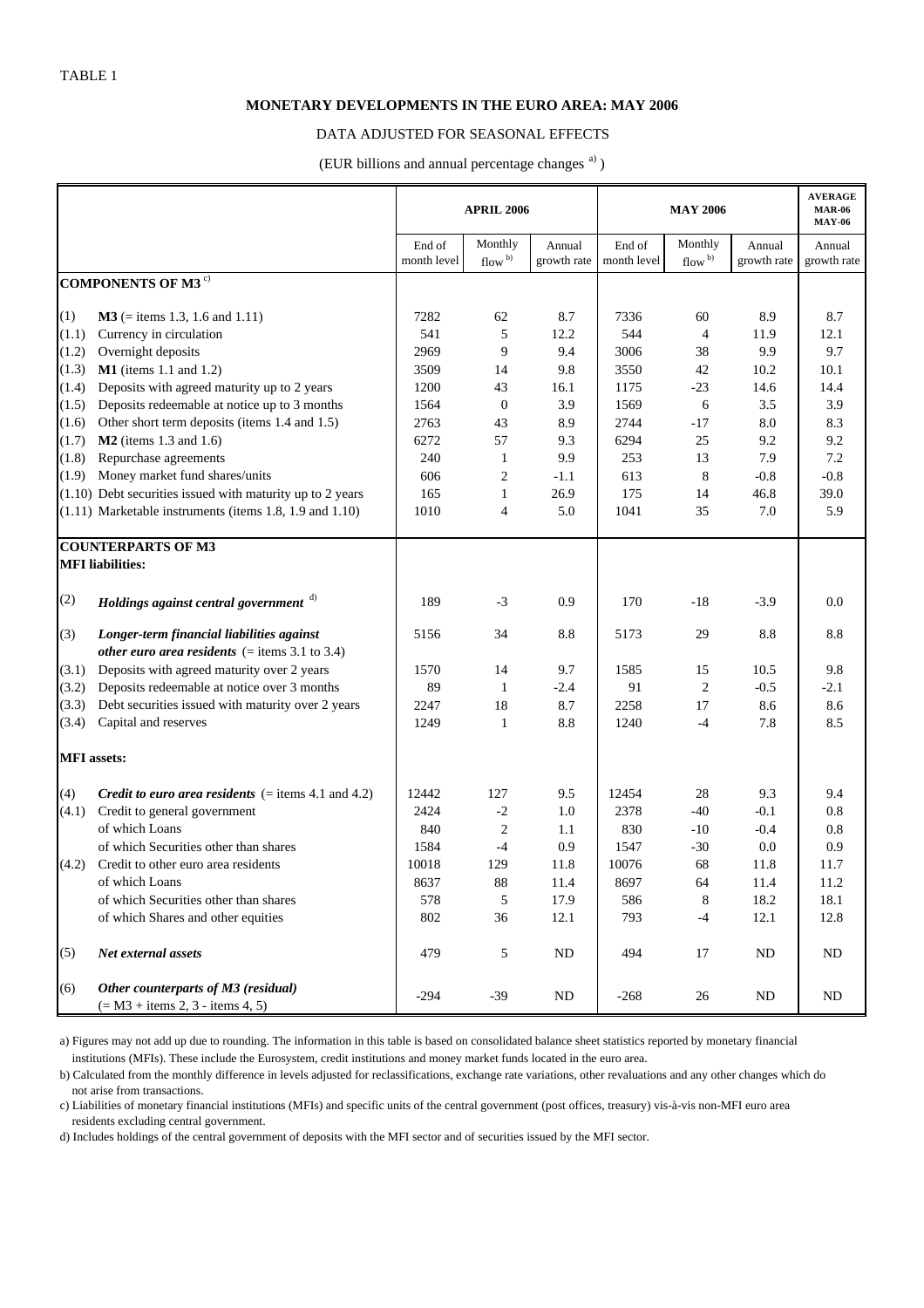#### **MONETARY DEVELOPMENTS IN THE EURO AREA: MAY 2006**

#### DATA UNADJUSTED FOR SEASONAL EFFECTS

(EUR billions and annual percentage changes<sup>a)</sup>)

|                    |                                                                           | <b>APRIL 2006</b> |                  |             |             | <b>AVERAGE</b><br><b>MAR-06</b><br><b>MAY-06</b> |             |             |
|--------------------|---------------------------------------------------------------------------|-------------------|------------------|-------------|-------------|--------------------------------------------------|-------------|-------------|
|                    |                                                                           | End of            | Monthly          | Annual      | End of      | Monthly                                          | Annual      | Annual      |
|                    |                                                                           | month level       | flow b)          | growth rate | month level | flow b)                                          | growth rate | growth rate |
|                    | <b>COMPONENTS OF M3<sup>c)</sup></b>                                      |                   |                  |             |             |                                                  |             |             |
| (1)                | $M3$ (= items 1.3, 1.6 and 1.11)                                          | 7322              | 121              | 8.8         | 7359        | 44                                               | 8.7         | 8.6         |
| (1.1)              | Currency in circulation                                                   | 540               | $\,8\,$          | 12.3        | 543         | 3                                                | 11.9        | 12.3        |
| (1.2)              | Overnight deposits                                                        | 2983              | 47               | 9.8         | 3002        | 20                                               | 9.5         | 9.5         |
| (1.3)              | $M1$ (items 1.1 and 1.2)                                                  | 3523              | 55               | 10.2        | 3546        | 23                                               | 9.9         | 9.9         |
| (1.4)              | Deposits with agreed maturity up to 2 years                               | 1202              | 43               | 15.7        | 1190        | $-11$                                            | 14.8        | 14.6        |
| (1.5)              | Deposits redeemable at notice up to 3 months                              | 1569              | $-2$             | 3.9         | 1569        | $-1$                                             | 3.5         | 3.9         |
| (1.6)              | Other short term deposits (items 1.4 and 1.5)                             | 2771              | 41               | 8.8         | 2758        | $-12$                                            | 8.1         | 8.3         |
| (1.7)              | $M2$ (items 1.3 and 1.6)                                                  | 6295              | 96               | 9.5         | 6304        | 12                                               | 9.0         | 9.1         |
| (1.8)              | Repurchase agreements                                                     | 250               | 14               | 10.0        | 259         | 9                                                | 7.8         | 7.1         |
| (1.9)              | Money market fund shares/units                                            | 613               | 10               | $-1.1$      | 621         | 9                                                | $-0.8$      | $-0.8$      |
|                    | $(1.10)$ Debt securities issued with maturity up to 2 years               | 165               | $\mathbf{1}$     | 26.9        | 175         | 14                                               | 46.8        | 39.0        |
|                    | $(1.11)$ Marketable instruments (items 1.8, 1.9 and 1.10)                 | 1028              | 25               | 5.0         | 1056        | 32                                               | 6.9         | 5.8         |
|                    |                                                                           |                   |                  |             |             |                                                  |             |             |
|                    | <b>COUNTERPARTS OF M3</b>                                                 |                   |                  |             |             |                                                  |             |             |
|                    | <b>MFI</b> liabilities:                                                   |                   |                  |             |             |                                                  |             |             |
| (2)                | Holdings against central government d)                                    | 183               | $-11$            | 0.7         | 167         | $-16$                                            | $-4.0$      | $-0.2$      |
| (3)                | Longer-term financial liabilities against                                 | 5155              | 24               | 8.8         | 5172        | 28                                               | 8.8         | 8.8         |
|                    | other euro area residents $($ = items 3.1 to 3.4)                         |                   |                  |             |             |                                                  |             |             |
| (3.1)              | Deposits with agreed maturity over 2 years                                | 1575              | 11               | 9.7         | 1585        | 10                                               | 10.4        | 9.9         |
| (3.2)              | Deposits redeemable at notice over 3 months                               | 90                | $\boldsymbol{0}$ | $-2.3$      | 91          | -1                                               | $-0.3$      | $-1.9$      |
| (3.3)              | Debt securities issued with maturity over 2 years                         | 2247              | 18               | 8.7         | 2263        | 22                                               | 8.6         | 8.6         |
| (3.4)              | Capital and reserves                                                      | 1244              | $-5$             | 8.8         | 1233        | -6                                               | 7.8         | 8.5         |
| <b>MFI</b> assets: |                                                                           |                   |                  |             |             |                                                  |             |             |
| (4)                | <i>Credit to euro area residents</i> $(=$ items 4.1 and 4.2)              | 12485             | 161              | 9.5         | 12508       | 39                                               | 9.3         | 9.4         |
| (4.1)              | Credit to general government                                              | 2435              | $\overline{c}$   | 1.0         | 2395        | $-33$                                            | $-0.1$      | 0.8         |
|                    | of which Loans                                                            | 842               | $\boldsymbol{0}$ | 1.2         | 827         | $-15$                                            | $-0.4$      | 0.8         |
|                    | of which Securities other than shares                                     | 1593              | $\overline{2}$   | 0.9         | 1568        | $-18$                                            | 0.0         | 0.9         |
| (4.2)              | Credit to other euro area residents                                       | 10051             | 159              | 11.8        | 10113       | 72                                               | 11.8        | 11.7        |
|                    | of which Loans                                                            | 8638              | 99               | 11.4        | 8702        | 67                                               | 11.4        | 11.2        |
|                    | of which Securities other than shares                                     | 584               | 9                | 17.9        | 593         | 9                                                | 18.2        | 18.2        |
|                    | of which Shares and other equities                                        | 828               | 51               | 12.2        | 818         | $-4$                                             | 12.1        | 12.9        |
| (5)                | Net external assets                                                       | 462               | $-5$             | ${\rm ND}$  | 468         | 8                                                | ND          | $\rm ND$    |
| (6)                | Other counterparts of M3 (residual)<br>$(= M3 + items 2, 3 - items 4, 5)$ | $-287$            | $-21$            | ND          | $-278$      | $\overline{9}$                                   | ND          | ND          |

 institutions (MFIs). These include the Eurosystem, credit institutions and money market funds located in the euro area. a) Figures may not add up due to rounding. The information in this table is based on consolidated balance sheet statistics reported by monetary financial

b) Calculated from the monthly difference in levels adjusted for reclassifications, exchange rate variations, other revaluations and any other changes which do not arise from transactions.

c) Liabilities of monetary financial institutions (MFIs) and specific units of the central government (post offices, treasury) vis-à-vis non-MFI euro area residents excluding central government.

d) Includes holdings of the central government of deposits with the MFI sector and of securities issued by the MFI sector.